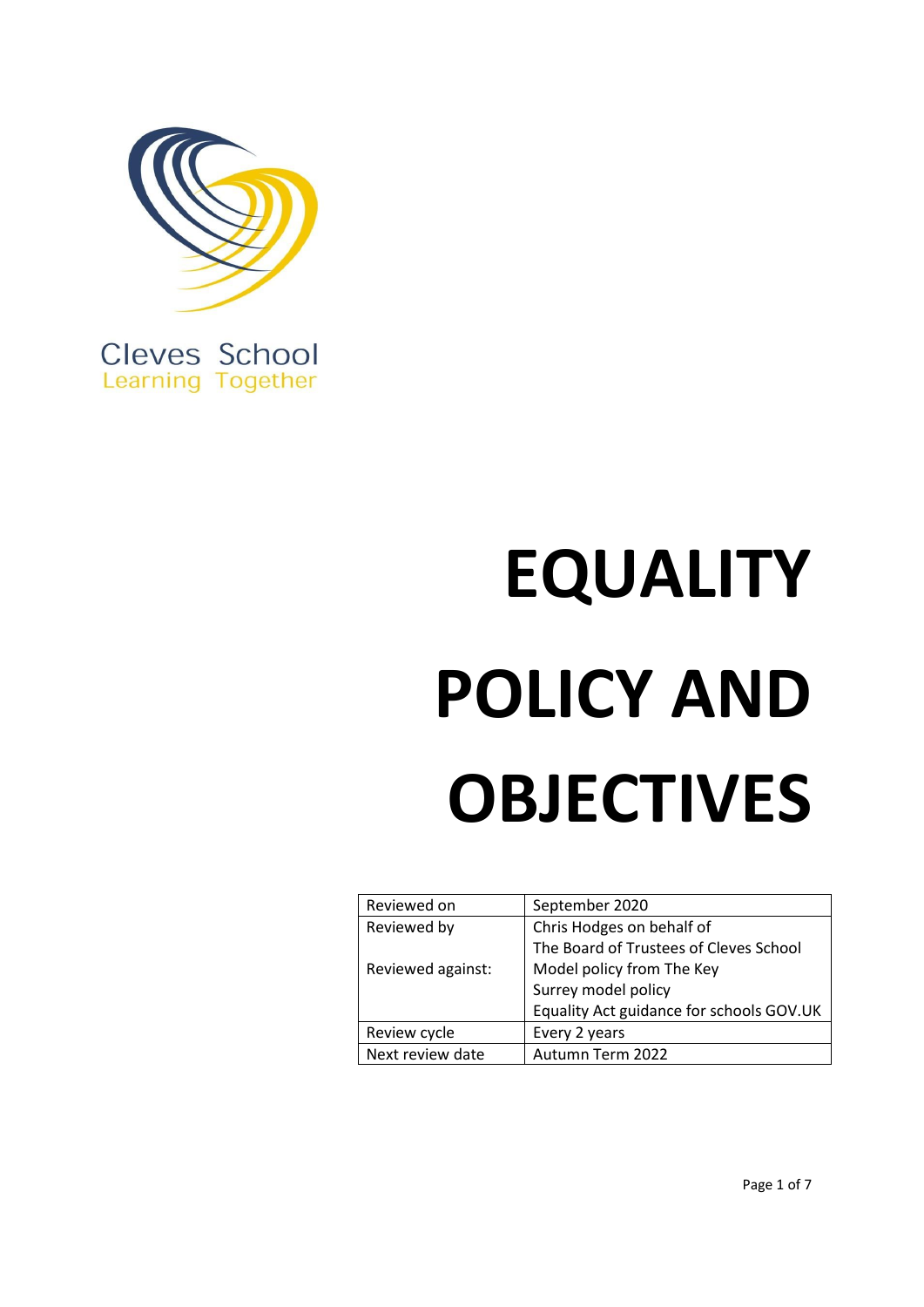# **THE EQUALITY POLICY AND SINGLE EQUALITY SCHEME**

# **PART 1 – EQUALITY POLICY**

#### **INTRODUCTION**

This policy reflects the Single Equality Act 2010 which harmonises and replaces previous legislation including the Race Relations Act 1976, Disability Discrimination Act 1995, Gender Recognition Act 2004 and Sex Discrimination Act 1975.

The Single Equality Act combines the existing three duties into one new Equality Duty that covers all seven of the equality strands: age, disability, gender, gender identity, race, religion or belief and sexual orientation. In this school we will ensure that at every level, in all our work and throughout all aspects of the school community and its life, everyone will be treated equally. This Single Equality Policy summarises the school's approach in ensuring equality for all.

#### **OBJECTIVES**

To ensure that all learners have equal access to a rich, broad, balanced and relevant curriculum.

To advance equality of opportunity by ensuring that teaching, learning and the curriculum promote equality, celebrate diversity and promote community cohesion by fostering good relations.

To eliminate any discrimination, harassment and victimisation. To ensure that no-one is unfairly or illegally disadvantaged as a consequence of their age, disability, gender, gender identity, sexual orientation, colour, race, ethnic or national origin, disability or religious beliefs.

To recognize and celebrate diversity within our community whilst promoting community cohesion.

To ensure that this policy is applied to all we do.

To ensure that pupils and parents are fully involved in the provision made by the school.

To ensure that within the school budget, adequate funding is provided to underpin this policy and that intervention, positive and preventative action is funded where necessary.

#### **STRATEGIES**

Monitoring, evaluation and review carried out by the Leadership Team will ensure that procedures and practices within the school reflect the objectives of this policy.

Teachers will ensure that the teaching and learning takes account of this policy.

The diversity within our school and the wider community will be viewed positively by all.

Diversity will be recognised as a positive, rich resource for teaching, learning and the curriculum

Professional development opportunities will be provided for staff to provide them with the knowledge, skills and understanding they need to meet the requirements of this policy.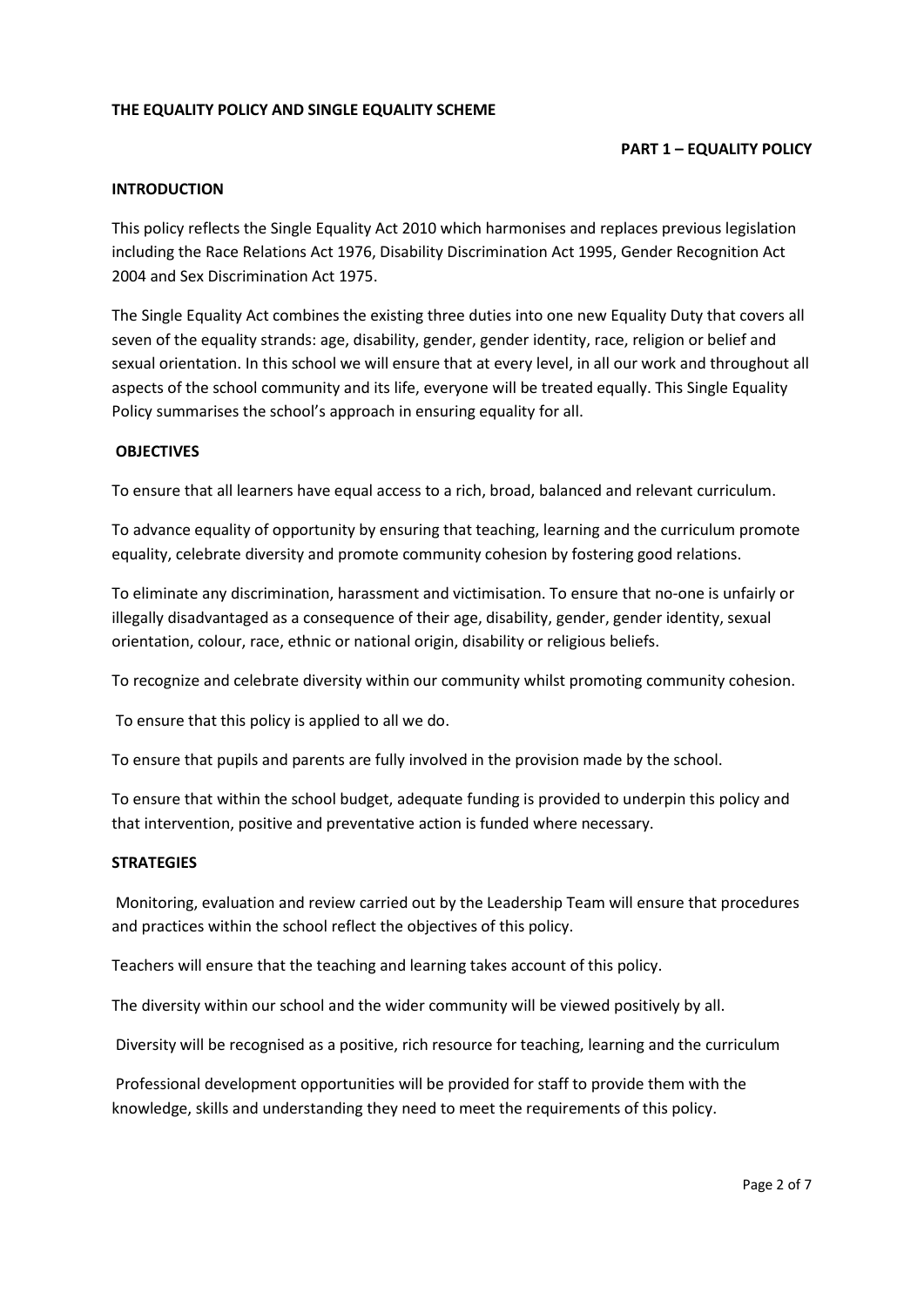Contributions will be sought from parents and others to enrich teaching, learning and the curriculum.

The positive achievements of all pupils will be celebrated and recognised.

# **THE SCHOOL CONTEXT**

Cleves is a six form entry junior school of 720 pupils, with roughly equal gender proportions. We accommodate a diverse range of backgrounds and abilities. At the time of writing, our pupil intake was mainly White British with approximately 30% other ethnic groups. The majority of this group are of mixed parentage and include Indian, Afro Caribbean, Chinese, Japanese, Thai and Bangladeshi. A very low percentage of children are entitled to have free school meals.

The percentage of SEND pupils and the proportion of children with English as a second language are below the national average. Approximately 9% of children speak English as an Additional Language (EAL. The children on the SEN Register have a range of varied and often complex needs - cognition and learning, emotional, social, medical and behavioural, communication and interaction and physical and sensory difficulties. We also monitor a large number of vulnerable children who may not fulfil the SEN criteria but whose needs are recognised, and supported wherever appropriate.

Cleves has developed a broad and balanced curriculum that incorporates both skills and key knowledge and a focus on the well-being of the whole child, equipping them with the skills, confidence and knowledge they will need to deal with the challenges and opportunities of future life. The school's ethos and core values promote an inclusive community where equal opportunity and mutual respect is shown to all. We are committed to removing barriers for all pupils so that they will be offered the maximum opportunities to achieve their potential whilst feeling safe and supported. Our principles are committed to eliminating all forms of discrimination, harassment and bullying and to promoting good relations across the school community.

Achievement and expectations are high and SATs results continue to be well above the national average. There is a positive ethos in the school and a close partnership with parents and carers.

We offer an excellent range of free extra-curricular school clubs to give children a wide variety of opportunities to pursue interests, develop abilities and encourage risk-taking.

Attendance is above the national average and vulnerable pupils' attendance is monitored carefully and supported by the school wherever and however possible, e.g. helping parents to organise travel arrangements, involving the Educational Welfare Officer and Home School Link Worker etc.

## **SCHOOL AIMS AND VALUES**

Our Vision Statement says: -

*Our vision is that all pupils leave Cleves inspired and equipped with the skills, knowledge and emotional well being they need to take on the challenges of a changing and ever more competitive world*

Our aim is to produce well-rounded community members at the end of the Cleves experience. We give the children a wide range of experiences, which will enthuse and excite them and thus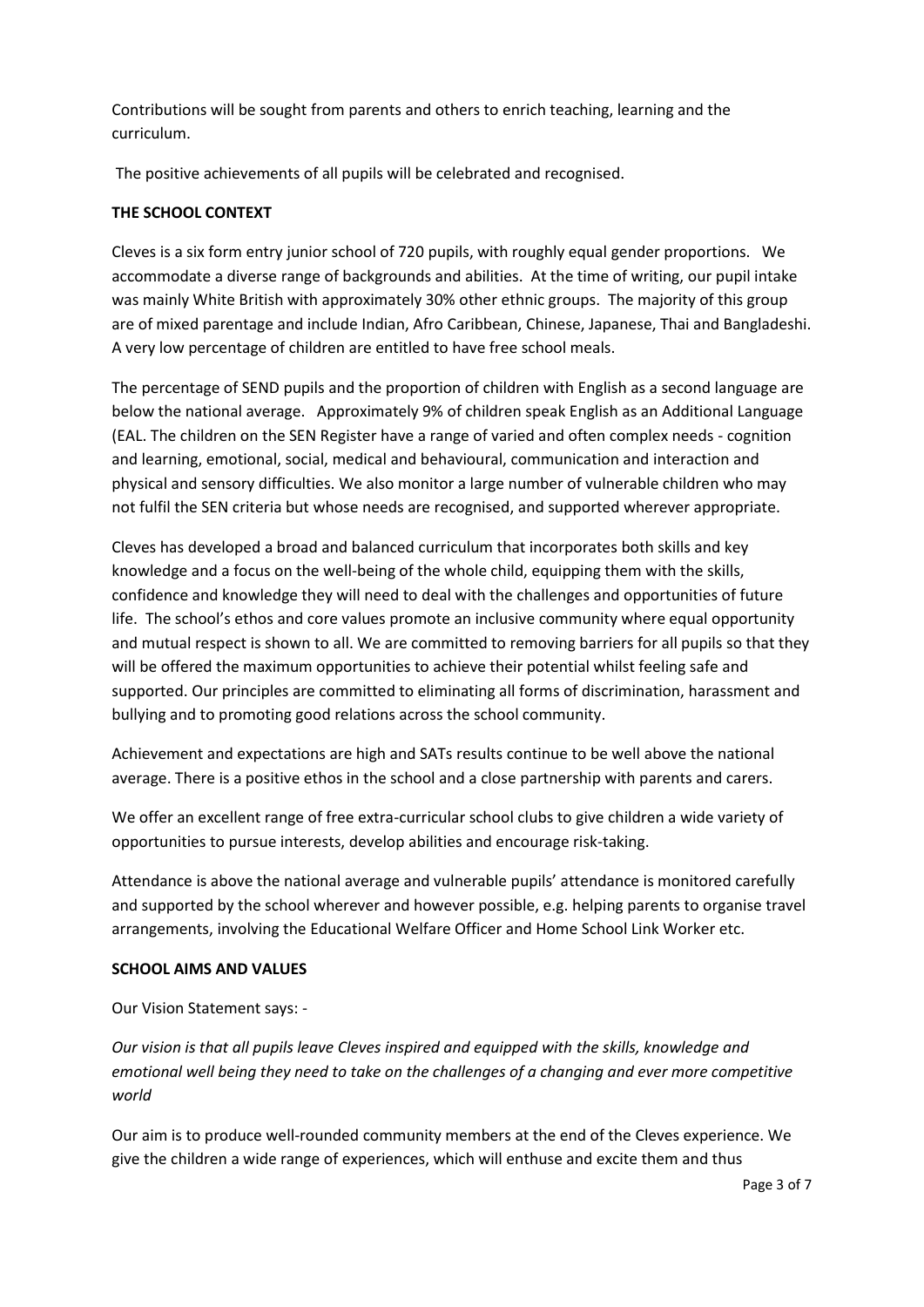encourage high quality learning. We have high expectations of all. We believe that our curriculum should prepare children for life in a fast-changing society. Academically our aim is for children to make the most progress that they are capable of and achieve the highest results they can.

We are an inclusive school in every sense of the word, we have full disability access and everyone is treated equally. We believe in providing equal opportunities for all pupils and staff and our strategies for achieving this are stated in our policies.

We value the diverse backgrounds of our pupils and staff and community. This is demonstrated through our broad curriculum, which includes the study of different cultures and countries, celebrating a range of festivals from the major world religions.

At Cleves we aim to teach skills, knowledge and understanding which pupils need to lead confident, healthy lives and to become informed, active and responsible citizens through the provision of a broad, balanced curriculum.

We help our children to become responsible members of the community through provision of an active citizenship programme and a whole school emphasis on PSHE which teaches the children how to operate in the Cleves community and thus in the community at large.

We are committed to ensuring equality of education and opportunity for staff, pupils, parents, and all those receiving services from the school, irrespective of disability. The achievement of all pupils is monitored and we use this data to raise standards and ensure inclusive teaching. We aim to provide our pupils with a firm foundation, which will enable them to fulfil their potential, regardless of disability. We seek to avoid unlawful discrimination against pupils and staff by adhering to our duties as an employer under the appropriate legislation.

At Cleves we believe that diversity is a strength, which should be respected and celebrated by all those who learn, teach and visit here.

Cleves aims to identify and remove barriers to disabled pupils in every area of school life.

Cleves has high aspirations for its disabled pupils and encourages them to participate in all aspects of school life.

At Cleves our commitment to equal opportunities is driven by the National Curriculum Inclusion Statement. The school:

- Sets suitable learning challenges
- Responds to pupils' diverse needs
- Overcomes potential barriers to learning and assessment for individuals and groups of pupils.

At Cleves we work actively to promote equality and foster positive attitudes and commitment to an education for equality. We do this by:

• Building on our culture of listening to and respecting the views of pupils, staff, parents/carers and others.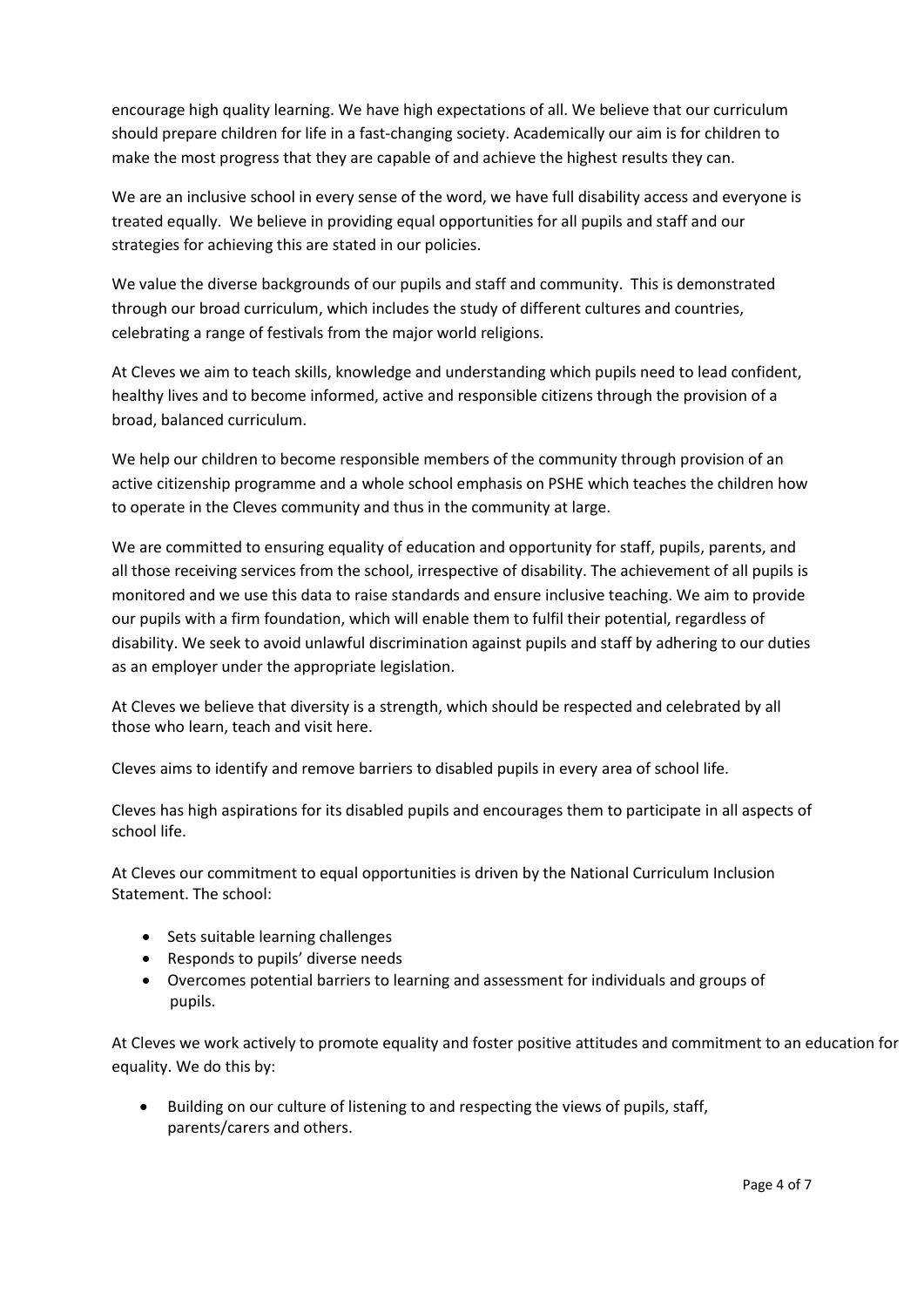- Challenging stereotyping and prejudice whenever it occurs through positive educational experiences and support for each individual's point of view, thus promoting positive social attitudes and respect for all within the school community.
- Providing appropriate training and information as and when required about disability equality to pupils, parents/carers and staff.
- Building and maintaining strong links with the local community and disability organisations, e.g. Walton Leigh School, St Mary's Church.

# **School Premises**

• The school is located on a single site of 9.5 acres with a significant playing field area. All buildings have full disability access and a specifically designated disabled toilet. All buildings erected after 1988 have doorways to accommodate wheelchair access. The Learning Development teaching area is extensively resourced and has various sized rooms for individual and group work. It is in a central location within the school, highlighting inclusivity. Signs are sympathetically coloured to accommodate for the visually impaired and correspondence can be obtained in large print format if requested. Changes in height are highlighted by yellow stripes.

# **APPROACHES TO PROMOTING EQUALITY, DIVERSITY AND TACKLING DISCRIMINATION**

Curriculum:

- Islam and Hinduism
- Study of Britain since 1930's
- Choice of texts
- Residencies and Clubs
- Global Dimension and International and National Links

Teaching & Learning:

- PSHE programme (we are a Health Promoting School)
- See Teaching and Learning Policy

We:

- 1. Collect, analyse and act upon data concerning the achievements of children of different ethnic, gender and ability groups.
- 2. Ensure that children, with staff, set academic and personal targets to enhance their learning, performance and expectations.
- 3. Ensure that we have equal expectations both academically and socially, of genders, all beliefs and every culture.
- 4. Challenge low expectations of pupil ability whether held by the pupils themselves, teachers or families/carers.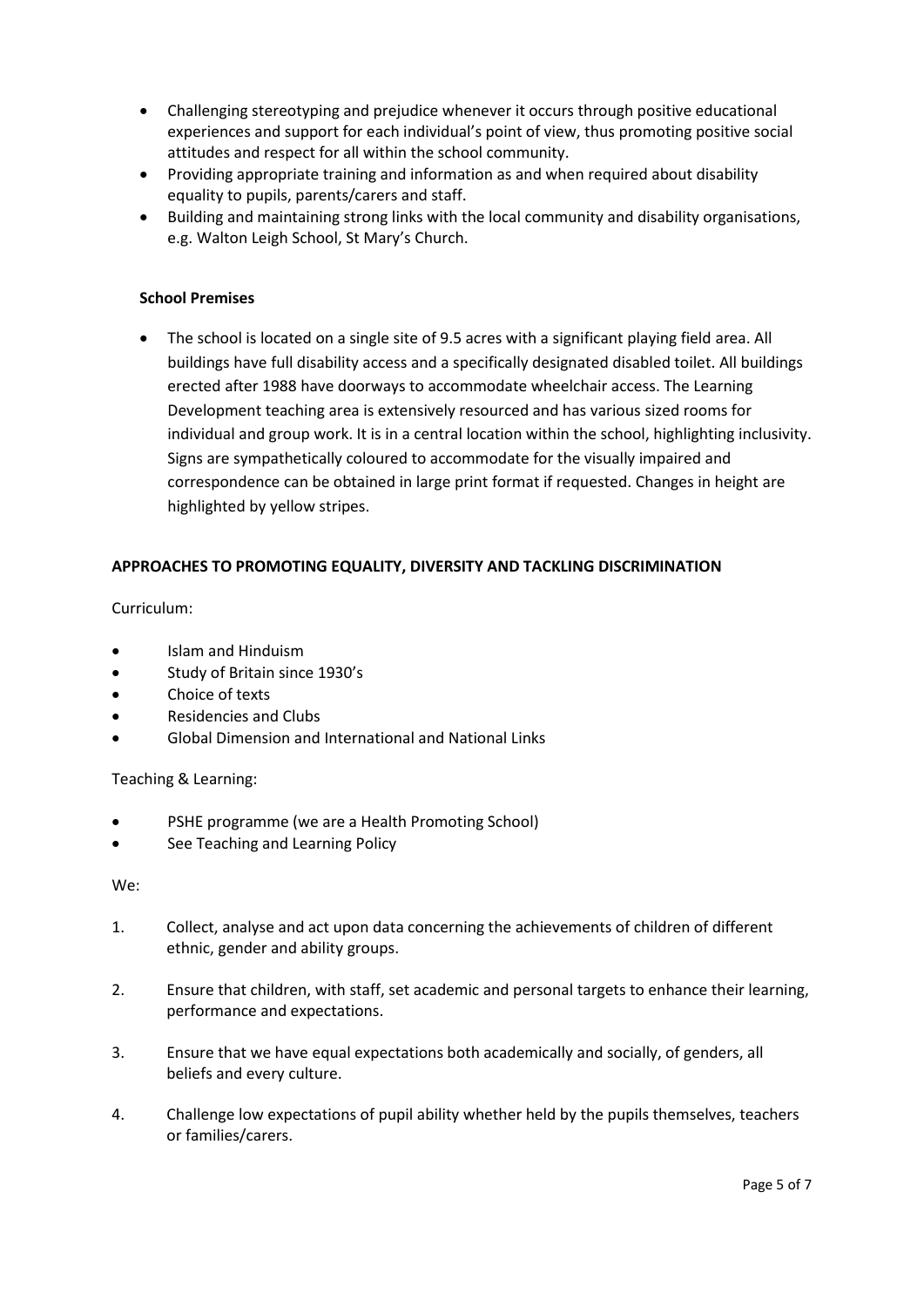- 5. Ensure that all children have appropriate levels of access to the resources of the school, including teacher time, as appropriate.
- 6. Build and support individual self-esteem.
- 7. Establish criteria for the selection of books, multimedia and other resources to challenge stereotypes and promote a positive image of different cultures.
- 8. Raise awareness of prejudice through the curriculum and celebrate differences.
- 9. Have a commitment to development and training for all members of the school community.

Thus the school's overall objective is consistently to promote equality of opportunity and promote good relations and positive attitudes between people of diverse backgrounds.

#### **ROLES AND RESPONSIBILITIES**

**Promoting equality and raising the achievement of all pupils, regardless of sex, race, disability, religion or belief is the responsibility of the whole school staff.**

School Trustees are responsible for:

- Making sure the school complies with current equality legislation
- Making sure this policy and its procedures are followed

The Headteacher/Leadership Team are responsible for:

- Making sure the policy is readily available and that the Trustees, staff, pupils and their parents/carers are aware of it
- Making sure procedures are followed
- Making sure all staff know their responsibilities and receive training and support in carrying these out
- Taking appropriate action in cases of harassment and discrimination
- Giving an appropriate profile to equality and diversity issues

All school staff are responsible for:

- Modelling good practice, dealing with discriminatory incidents and being able to recognise and tackle bias and stereotyping
- Promoting equality and avoiding discrimination against anyone
- Keeping up to date with the law on discrimination and taking training and learning opportunities
- Ensuring pupils are aware of their responsibilities and expectations of them

Pupils are responsible for:

- Keeping equality and diversity issues on the Pupil Associate Governor agenda. This includes updating the Code of Conduct and class charters which challenge discriminatory behaviour
- Respecting one another in language and actions